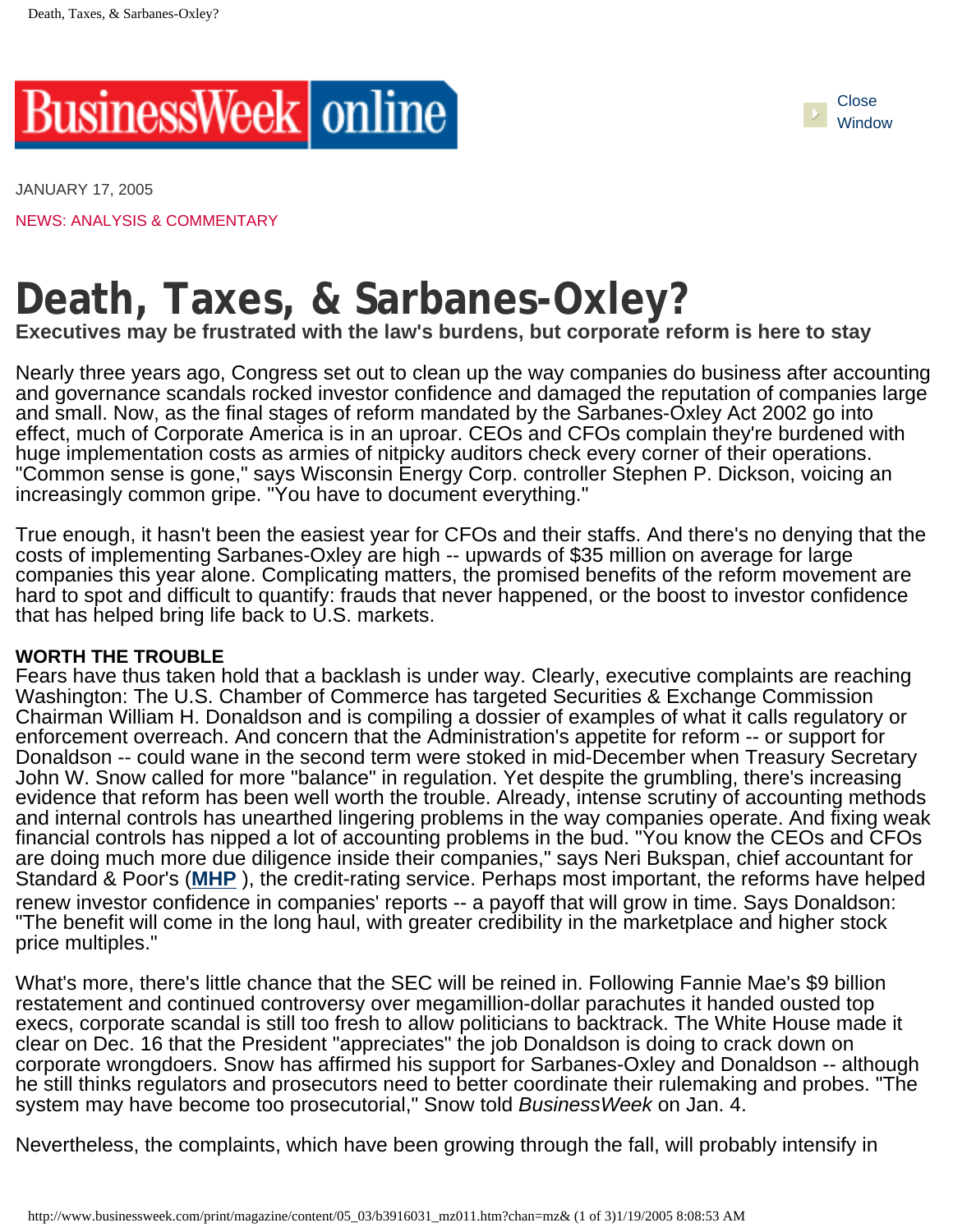coming weeks due to widespread frustration with a single feature of Sarbanes-Oxley, Section 404. It requires that corporate executives and their auditors document, and certify to investors, that their internal financial controls work properly. It is biting hardest now because the first deadlines for completing the work begin taking effect next month for large-cap companies.

The law requires, for example, proof that someone is cross-checking the numbers that make up earnings, such as the value of inventory and receivables. Seems reasonable enough, but execs grouse that auditors are applying the law in mind-numbing detail. "It requires an army of people to do the paperwork," says William D. Zollars, chairman and CEO of Yellow Roadway Corp. (**[YELL](javascript: void showTicker()** ), the nation's largest trucking firm. Zollars dispatched some 200 Yellow employees to the task last quarter and paid about \$9 million to accountants for their work -- or some 3% of annual profits for 2004.

Costs vary across companies, depending mostly on their complexity, auditors say. A survey of board members conducted by RHR International for *Directorship* magazine found that big companies with \$4 billion or more in revenues are spending an average of \$35 million to comply with the act. Another survey by Financial Executives International found \$3.1 million in added costs for companies with average revenues of \$2.5 billion.

## **SMALL-BIZ HARDSHIP**

Those numbers are grist for lobbyists in Washington. The U.S. Chamber of Commerce is collecting such evidence to take to Congress. The group's top priority this year is a "push back" for changes in Sarbanes-Oxley, says David T. Hirschmann, senior vice-president of the Chamber. He'll probably have plenty of ammunition. Mario J. Gabelli, CEO of Gabelli Asset Management (**[GBL](javascript: void showTicker()** ), says he put off hiring 12 security analysts in order to pay for complying with Section 404. "It has been a major drag on the economy," Gabelli says. But small public companies may have the best argument, since they have fewer revenues to offset basic compliance costs. "This is a regressive tax against small business," says venture capitalist Gary J. Morgenthaler of Menlo Park (Calif.)-based Morgenthaler Ventures.

While accountants predicted that the internal controls section of Sarbanes-Oxley would be a burden, few people expected there to be this much grief. After all, Section 404 restates what was already required in other federal laws and regulations. Since the late '70s, the Foreign Corrupt Practices Act has required companies to have internal controls, and auditors have long been expected to test them before signing off on financial statements.

Sarbanes-Oxley only adds the requirement that execs and auditors certify the controls work. Lawmakers did that to ensure that top managers were held accountable for problems and to make it easier to prosecute cheaters. "The fact that companies are having difficulty complying, after controls have been in federal law for 25 years, doesn't speak well for the quality of their controls," says one high-ranking regulator.

That may be an understatement. In November, 119 companies publicly reported finding weaknesses or deficiencies in their internal controls, up from 11 in the same month a year before, according to industry newsletter *Compliance Week*. Many problems involved closing books, reconciling accounts, or dealing with inventory. SunTrust Banks Inc. (**[STI](javascript: void showTicker()** ) said in November that it had fired three officers after discovering errors in how it calculates allowances for losses in loan portfolios. Visteon Corp. (**[VC](javascript: void showTicker()** ), a car-parts supplier, said it found problems recording and managing accounts receivable from its major customer, Ford Motor Co. It's now fixing those problems. "We are finding that the focus on internal controls is uncovering problems at the best of companies," says Samuel A. DiPiazza Jr., CEO of auditor PricewaterhouseCoopers International Ltd.

## **``MORE CONFIDENCE"**

Many businesses are discovering other benefits. General Electric Co. (**[GE](javascript: void showTicker()** ), which spent about \$30 million on the work last year, "had good controls before this, but it has added more rigor," says CFO Keith S. Sherin. "It certainly gives [CEO Jeffrey R. Immelt] and me more confidence when we're